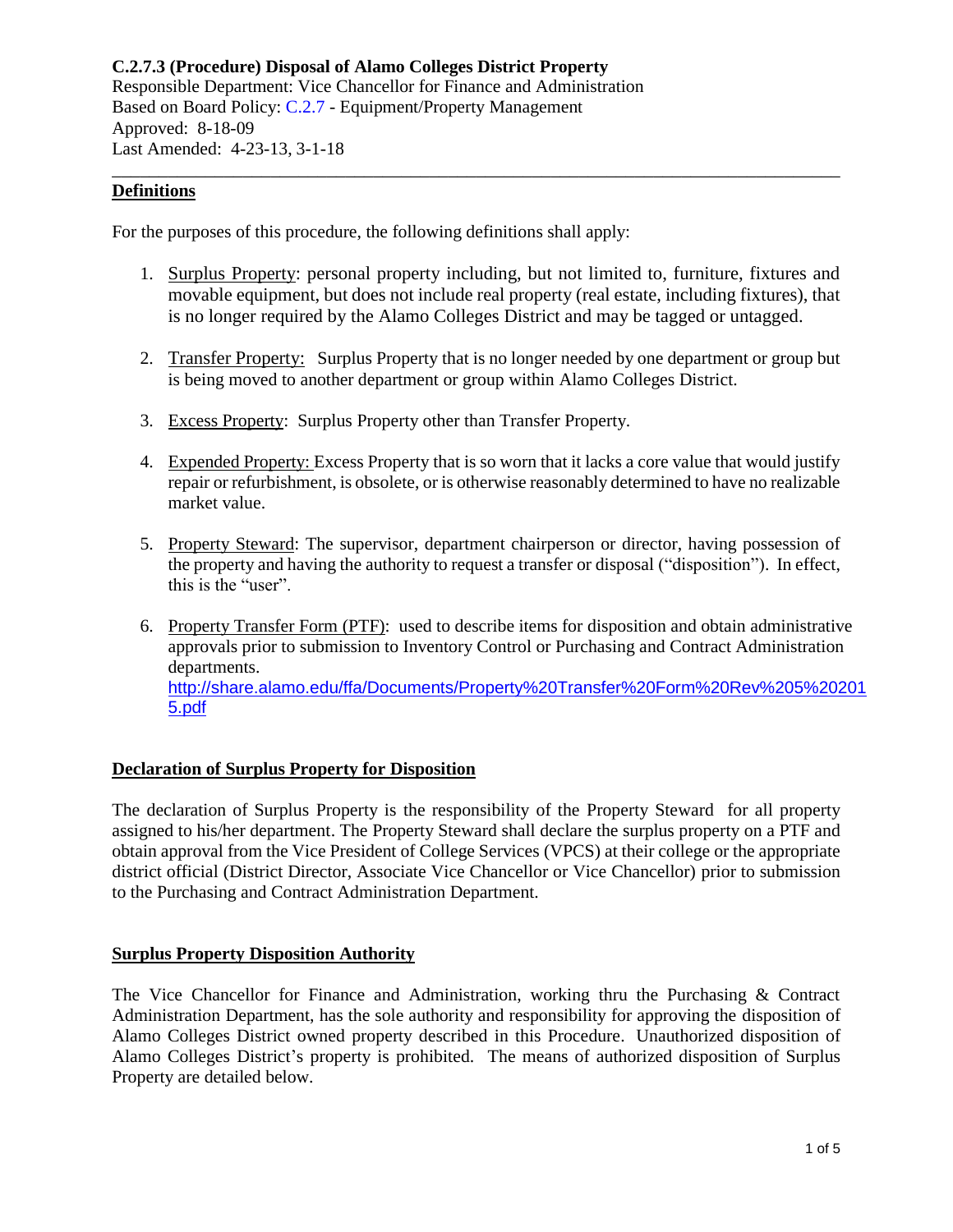# **Summary of Responsibility and Accountability for Property Disposal**

The essentials steps for transferring and tracking property disposal are listed below:

- 1. Property Steward:
	- a. Complete PTF with leadership approvals and submits to Purchasing

\_\_\_\_\_\_\_\_\_\_\_\_\_\_\_\_\_\_\_\_\_\_\_\_\_\_\_\_\_\_\_\_\_\_\_\_\_\_\_\_\_\_\_\_\_\_\_\_\_\_\_\_\_\_\_\_\_\_\_\_\_\_\_\_\_\_\_\_\_\_\_\_\_\_\_\_\_\_

- b. Provide asset tag and serial number if available on PTF
- c. Obtain signature of vendor on PTF (or anyone else) when removed to ensure custody of the asset is transferred (removed from your work site) and re-submits to Purchasing
- d. Verify Inventory Records are removed from Wise Track system by following month, see procedure [C.2.7.4](https://www.alamo.edu/siteassets/district/about-us/leadership/board-of-trustees/policies-pdfs/section-c/c.2.7.4-procedure1.pdf)
- e. Validate completed PTF from Alamo Share
- 2. Purchasing & Contract Administration:
	- a. Receives and assesses PTF for accuracy and completeness
	- b. Schedules pick-up with contractor.
	- c. Notifies Property Steward or department contact of scheduled pick up and reminds them to "ready item" (remove from wall, remove contents, etc.)
	- d. Posts PTF to Alamo Share within 3 business days, once pickup is complete
	- e. Reconciles monthly to the contractor sales reports to include tracking items received by date, sale date, sale price, commission paid, or other (recycled or scrapped)
- 3. Inventory Control:
	- a. Emails Property Steward confirming when inventory records are updated
	- b. Download (when necessary) completed PTF from Alamo Share

# **Authorized Means of Disposition of Surplus Property**

Upon receipt of the PTF, the Purchasing and Contract Administration Department will determine and approve the appropriate method of disposition. The Purchasing and Contract Administration Department will generally dispose property in the following order of priority:

1. Offer the Surplus Property as a trade-in when purchasing new items which reduces cost to the **District** 

The Property Steward provides the Purchasing and Contract Administration Department with information regarding existing property made Surplus Property by newly requisitioned property on the purchase requisition (and a copy of a PTF) when purchasing a new item.

The Property Steward is responsible for removing all tags identifying trade-in items as property of Alamo Colleges District. Items with serial numbers and/or Inventory Asset Tags are to have the tag and/or serial numbers listed on the PTF. The Property Steward is to contact the Information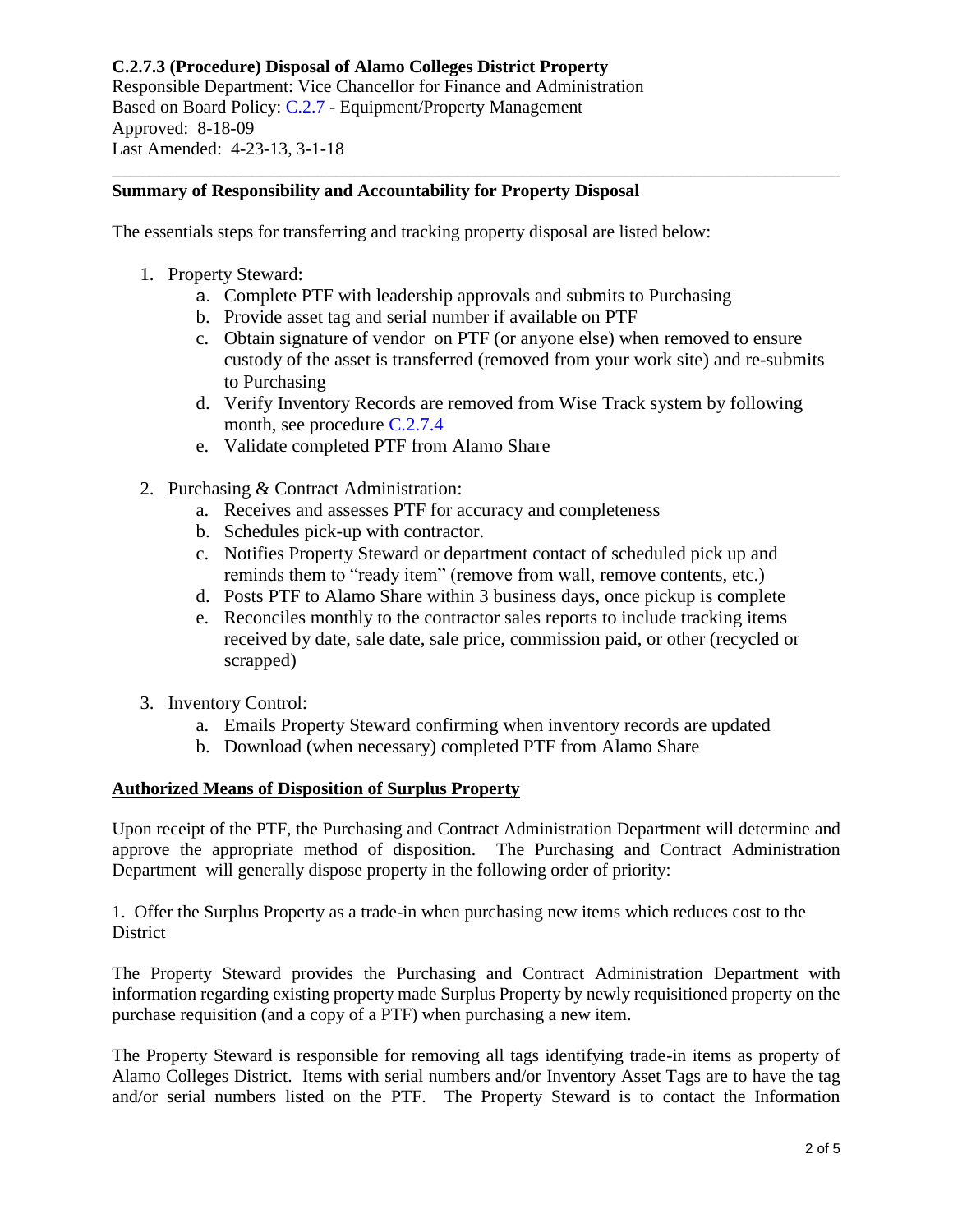Technology Department to remove data and software applications from electronic equipment prior to trade-in. The Purchasing and Contract Administration Department identifies the property on the Purchase Order and forwards the purchase order and PTF to the Property Steward and the vendor. The vendor delivers the new item and retrieves the property identified as trade-in. It is important that the originating department obtains a signature on documents listing all of the equipment delivered and picked up and that the list of items picked up matches the PTF. The originating department is responsible for submission of a fully executed PTF to the Purchasing and Contract Administration Department at [dst-transfersurplus@alamo.edu.](mailto:dst-transfersurplus@alamo.edu) The Property Steward for the originating department is accountable for inventory results resulting in incomplete submissions to Purchasing and Contract Administration. Purchasing and Contract Administration will post the completed PTF in Alamo Share within 3 business days after the pickup is complete.

\_\_\_\_\_\_\_\_\_\_\_\_\_\_\_\_\_\_\_\_\_\_\_\_\_\_\_\_\_\_\_\_\_\_\_\_\_\_\_\_\_\_\_\_\_\_\_\_\_\_\_\_\_\_\_\_\_\_\_\_\_\_\_\_\_\_\_\_\_\_\_\_\_\_\_\_\_\_

2. Transfer of property to other departments and offices:

Property may be transferred from one department or location to another as a result of redistribution or relocation (move). The receiving Property Steward is responsible for removing and transporting the Transfer Property from the originating location. The receiving Property Steward may contact the Purchasing and Contract Administration Department for the purchase of moving services (if needed). The Property Steward for the originating department should ensure an electronic transfer is initiated to the receiving Property Steward. The receiving Property Steward should ensure the Transfer Property is accepted in the inventory system. The Property Steward for the originating department is accountable for inventory results resulting in incomplete submissions of inventory transfers. See Procedure [C.2.7.4](https://www.alamo.edu/siteassets/district/about-us/leadership/board-of-trustees/policies-pdfs/section-c/c.2.7.4-procedure1.pdf) Property Management: Inventory Control additional details for accountability and responsibilities.

### 3. Sell Excess Property:

The Purchasing and Contract Administration Department is to be contacted to arrange pick up of excess property. Complete the PTF and email to [dst-transfersurplus@alamo.edu](mailto:dst-transfersurplus@alamo.edu) The Purchasing and Contract Administration Department may offer the Excess Property for sale to the public. The Purchasing and Contract Administration Department works with the Property Steward and the contracted vendor to remove and sell the Excess Property. Items with serial numbers and/or Inventory Asset Tags are to have the tag and/or serial numbers listed on the PTF. The Property Steward is to contact the Information Technology Department to remove data and software applications from electronic equipment prior to removal for sale. It is important that the originating department obtains a signature from the Excess Property contractor for all of the equipment picked up and the list of items picked up matches the PTF. The originating department is responsible for submission of a fully executed PTF to the Purchasing and Contract

Administration Department at [dst-transfersurplus@alamo.edu.](mailto:dst-transfersurplus@alamo.edu) Purchasing and Contract Administration Department will post the completed PTF to Alamo Share. The Property Steward for the originating department is accountable for inventory results resulting in incomplete submissions, including PTF's without signatures from the contractor or other agent. See Procedure [C.2.7.4](https://www.alamo.edu/siteassets/district/about-us/leadership/board-of-trustees/policies-pdfs/section-c/c.2.7.4-procedure1.pdf) Property Management: Inventory Control additional details for accountability and responsibilities.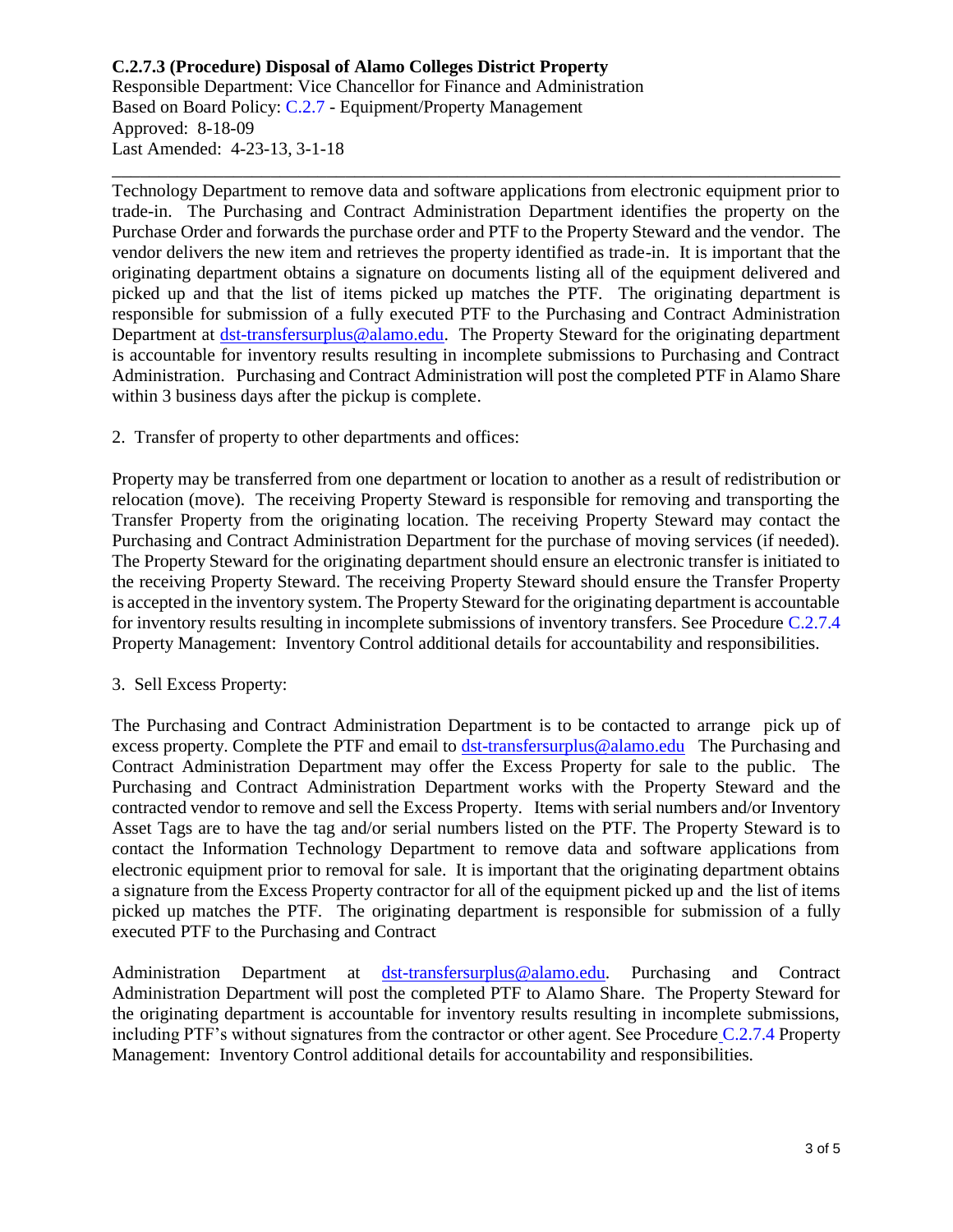4. Recycle or Destroy Expended Property:

The Purchasing and Contract Administration Department may grant approval to destroy or otherwise dispose of Expended Property ("disposal"). To coordinate the recycling or destruction, the Property Steward sends a completed PTF to the Purchasing and Contract Administration Department where it is assessed and processed for disposal. Items with serial numbers and/or Inventory Asset Tags are to have the tag and/or serial numbers listed on the PTF. The Property Steward is to contact the Information Technology Department to remove data and software applications from electronic equipment prior to recycling or disposal. Once the Purchasing and Contract Administration Department has approved items for destruction or recycling, the department will work with Purchasing & Contract Administration to destroy or recycle the Expended Property. The originating department is responsible for submission of a fully executed PTF to the Purchasing and Contract Administration Department at [dst-transfersurplus@alamo.edu.](mailto:dst-transfersurplus@alamo.edu) The PTF should contain the date destroyed and 2 signatures from 2 employees who verified any tag numbers and witnessed the destruction. The Property Steward will remove all District tags at verification by the witnesses. Purchasing and Contract Administration Department will post the completed PTF to Alamo Share. The Property Steward for the originating department is accountable for inventory results resulting in incomplete submissions, including PTF's without signatures from the recycler or other agent. See Procedure [C.2.7.4](https://www.alamo.edu/siteassets/district/about-us/leadership/board-of-trustees/policies-pdfs/section-c/c.2.7.4-procedure1.pdf) Property Management: Inventory Control additional details for accountability and responsibilities.

\_\_\_\_\_\_\_\_\_\_\_\_\_\_\_\_\_\_\_\_\_\_\_\_\_\_\_\_\_\_\_\_\_\_\_\_\_\_\_\_\_\_\_\_\_\_\_\_\_\_\_\_\_\_\_\_\_\_\_\_\_\_\_\_\_\_\_\_\_\_\_\_\_\_\_\_\_\_

5. Specialized Means of Disposition:

Surplus Property may be disposed of by other methods on an individual case by case basis as determined by the Purchasing and Contract Administration Department. Ownership of Expended Property may be transferred to other Texas governmental units or charitable non-profit Texas corporations for no additional consideration other than relieving Alamo Colleges District of disposal costs without being considered a donation under applicable Policies & Procedures.

# **Reporting Surplus Property Disposition**

Upon confirmation from the department and/or vendor that the above dispositions have taken place, the Purchasing and Contract Administration Department will report the Surplus Property disposition information to the applicable Property Steward and the Inventory Control Department. The Inventory Control Department updates the inventory system as required and emails the Property Steward confirmation when the inventory records are updated.

### **Other Requirements**

All tagged (inventoried) and untagged items must be properly identified for disposition on the PTF to ensure accountability and inventory adjustment.

Library books must be listed individually and unit cost must be identified in an Excel file with the total on the PTF to help ensure adjustment for Alamo Colleges District's financial records.